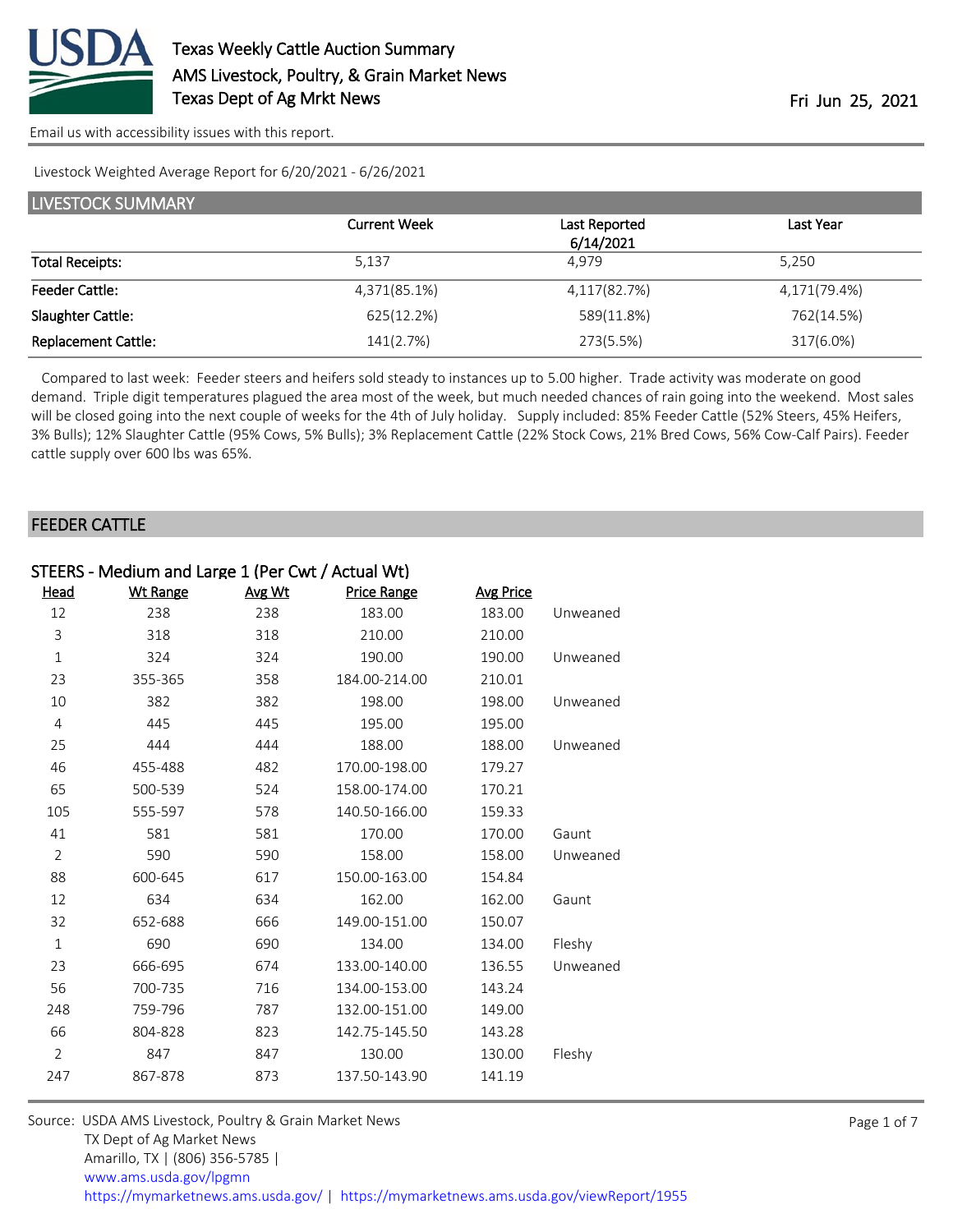

| 14 | 906-928 | າວດ<br>ч | 129.75-130.00 | בים הי  |
|----|---------|----------|---------------|---------|
| 14 |         | 1 1 Q Q  | 16 NO         | 116. NO |

| STEERS - Medium and Large 1-2 (Per Cwt / Actual Wt) |                 |               |                    |           |          |
|-----------------------------------------------------|-----------------|---------------|--------------------|-----------|----------|
| Head                                                | <u>Wt Range</u> | <u>Avg Wt</u> | <b>Price Range</b> | Avg Price |          |
| 1                                                   | 295             | 295           | 180.00             | 180.00    |          |
| 3                                                   | 333             | 333           | 170.00             | 170.00    |          |
| 7                                                   | 350-368         | 355           | 184.00-186.00      | 185.41    |          |
| 2                                                   | 378             | 378           | 150.00             | 150.00    | Unweaned |
| 22                                                  | 401-435         | 421           | 160.00-176.00      | 169.91    |          |
| 47                                                  | 467-495         | 482           | 160.00-177.00      | 162.54    |          |
| 7                                                   | 502-510         | 505           | 148.00-154.00      | 150.59    |          |
| 33                                                  | 575-595         | 578           | 140.00-159.50      | 151.76    |          |
| 41                                                  | 605-646         | 625           | 137.00-150.00      | 143.43    |          |
| 27                                                  | 651-687         | 668           | 136.00-145.00      | 137.58    |          |
| 21                                                  | 715-731         | 724           | 128.00-137.00      | 132.18    |          |
| 12                                                  | 758-759         | 759           | 127.00-137.00      | 133.00    |          |
| 48                                                  | 757             | 757           | 144.75             | 144.75    | Gaunt    |
| 79                                                  | 808-810         | 808           | 130.00-141.50      | 140.96    |          |
| 65                                                  | 881-888         | 887           | 128.00-134.00      | 133.36    |          |
| 11                                                  | 941             | 941           | 130.00             | 130.00    |          |

### STEERS - Medium and Large 2 (Per Cwt / Actual Wt)

| Head | Wt Range | Avg Wt | <b>Price Range</b> | <b>Avg Price</b> |          |
|------|----------|--------|--------------------|------------------|----------|
| 6    | 325-346  | 343    | 134.00-161.00      | 156.73           |          |
| 7    | 377      | 377    | 145.00             | 145.00           |          |
| 18   | 403-440  | 416    | 151.00-162.00      | 158.93           |          |
| 42   | 457-496  | 488    | 141.00-162.00      | 158.64           |          |
| 40   | 515-537  | 520    | 138.00-145.00      | 142.28           |          |
| 38   | 558-590  | 575    | 132.00-144.00      | 136.83           |          |
| 16   | 607-645  | 621    | 121.00-133.00      | 129.32           |          |
| 34   | 663-694  | 681    | 125.00-135.00      | 130.76           |          |
| 9    | 700-720  | 712    | 118.00-133.50      | 125.94           |          |
| 5    | 750-785  | 764    | 118.00-125.00      | 122.12           |          |
| 1    | 770      | 770    | 120.00             | 120.00           | Unweaned |
|      |          |        |                    |                  |          |

| STEERS - Medium and Large 2-3 (Per Cwt / Actual Wt) |        |               |           |  |  |
|-----------------------------------------------------|--------|---------------|-----------|--|--|
| Wt Range                                            | Avg Wt | Price Range   | Avg Price |  |  |
| 365-380                                             | 374    | 138.00-149.00 | 142.29    |  |  |
| $420 - 440$                                         | 431    | 132.00-149.00 | 141.70    |  |  |
| 450-499                                             | 486    | 138.00-145.00 | 141.96    |  |  |
|                                                     |        |               |           |  |  |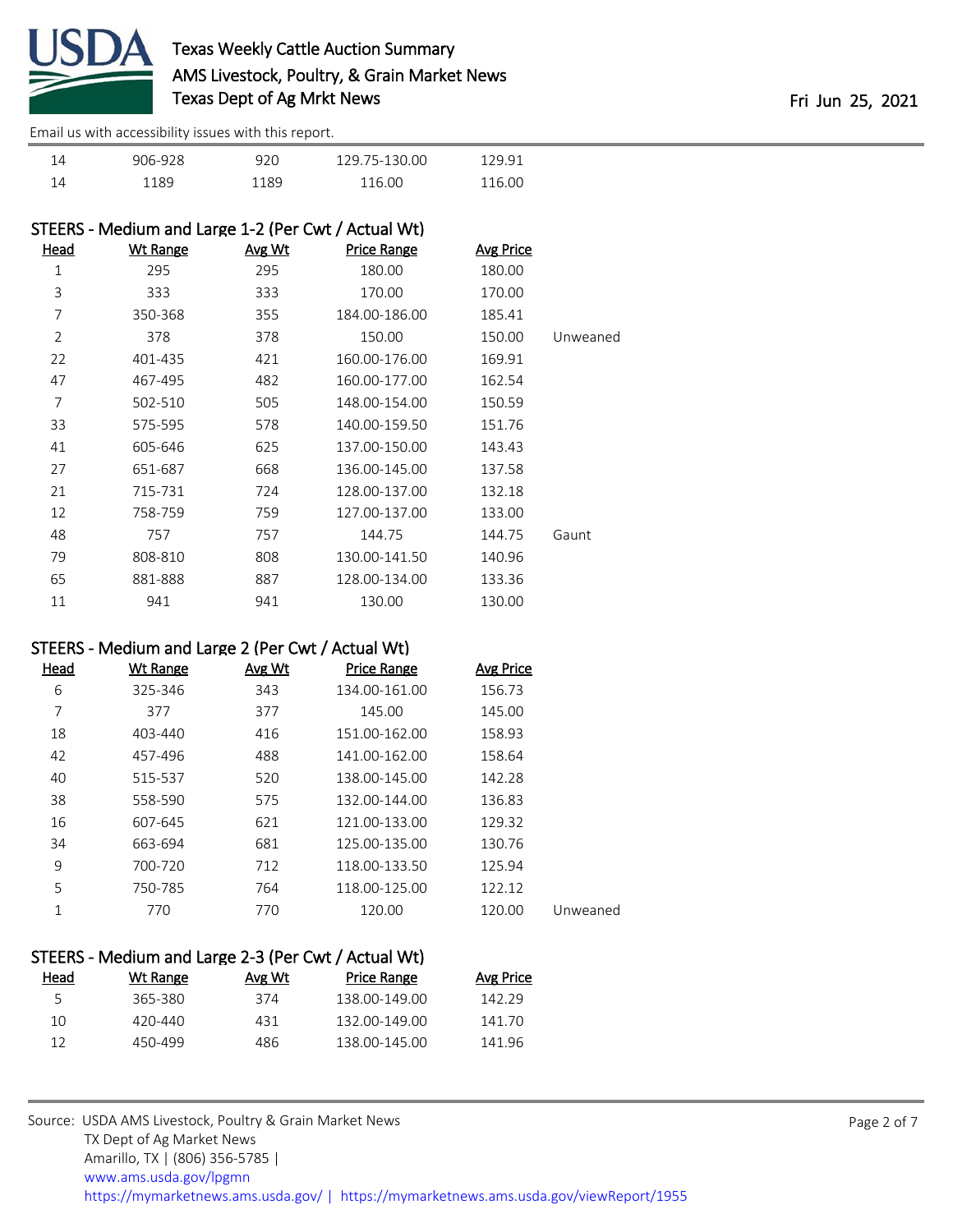

| HEIFERS - Medium and Large 1 (Per Cwt / Actual Wt) |                 |               |               |           |          |
|----------------------------------------------------|-----------------|---------------|---------------|-----------|----------|
| Head                                               | <b>Wt Range</b> | <u>Avg Wt</u> | Price Range   | Avg Price |          |
| 11                                                 | 335             | 335           | 169.00        | 169.00    |          |
| 6                                                  | 388             | 388           | 158.00        | 158.00    |          |
| 29                                                 | 411-445         | 432           | 146.00-150.00 | 148.34    |          |
| 3                                                  | 440             | 440           | 149.00        | 149.00    | Unweaned |
| 71                                                 | 453-498         | 474           | 140.00-156.00 | 152.83    |          |
| 57                                                 | 515-520         | 517           | 138.00-149.00 | 142.09    |          |
| 57                                                 | 558-585         | 575           | 138.00-152.00 | 144.52    |          |
| 40                                                 | 601-620         | 610           | 137.50-143.00 | 138.93    |          |
| 39                                                 | 650-682         | 664           | 135.00-140.00 | 137.62    |          |
| 221                                                | 700-749         | 735           | 124.00-138.00 | 136.31    |          |
| 141                                                | 753-766         | 758           | 134.00-137.50 | 135.77    |          |
| 107                                                | 804-840         | 831           | 125.00-128.00 | 126.75    |          |
| 6                                                  | 828             | 828           | 120.00        | 120.00    | Fleshy   |
| 3                                                  | 830             | 830           | 120.00        | 120.00    | Full     |
| 88                                                 | 909-921         | 911           | 122.50-123.50 | 123.36    |          |
| 29                                                 | 1023-1038       | 1032          | 110.00-112.25 | 110.85    |          |
| 10                                                 | 1080            | 1080          | 105.00        | 105.00    |          |

### HEIFERS - Medium and Large 1-2 (Per Cwt / Actual Wt)

| <u>Head</u>    | <b>Wt Range</b> | Avg Wt | <b>Price Range</b> | <b>Avg Price</b> |          |
|----------------|-----------------|--------|--------------------|------------------|----------|
| 1              | 310             | 310    | 153.00             | 153.00           |          |
| $\overline{2}$ | 348             | 348    | 139.00             | 139.00           | Unweaned |
| 6              | 390-393         | 392    | 152.00-153.00      | 152.50           |          |
| 9              | 400-445         | 423    | 139.00-148.00      | 144.53           |          |
| 40             | 456-487         | 475    | 144.00-150.00      | 145.56           |          |
| 25             | 515-546         | 529    | 125.50-144.00      | 138.23           |          |
| 125            | 552-586         | 573    | 132.00-142.75      | 137.15           |          |
| 4              | 564             | 564    | 134.00             | 134.00           | Unweaned |
| 43             | 603-648         | 634    | 130.00-135.00      | 132.04           |          |
| 4              | 623             | 623    | 120.00             | 120.00           | Fleshy   |
| 4              | 695             | 695    | 130.50             | 130.50           |          |
| 72             | 705-726         | 725    | 116.00-132.25      | 131.81           |          |
| 29             | 713             | 713    | 136.00             | 136.00           | Gaunt    |
| 76             | 766-799         | 794    | 110.00-133.00      | 130.01           |          |
| 66             | 802             | 802    | 133.50             | 133.50           |          |
|                |                 |        |                    |                  |          |

# HEIFERS - Medium and Large 2 (Per Cwt / Actual Wt) Head Wt Range Avg Wt Price Range Avg Price

| 212     | 313 | 142.00        | 142 NO |
|---------|-----|---------------|--------|
| 358-393 | 370 | 125.00-144.00 | 131 73 |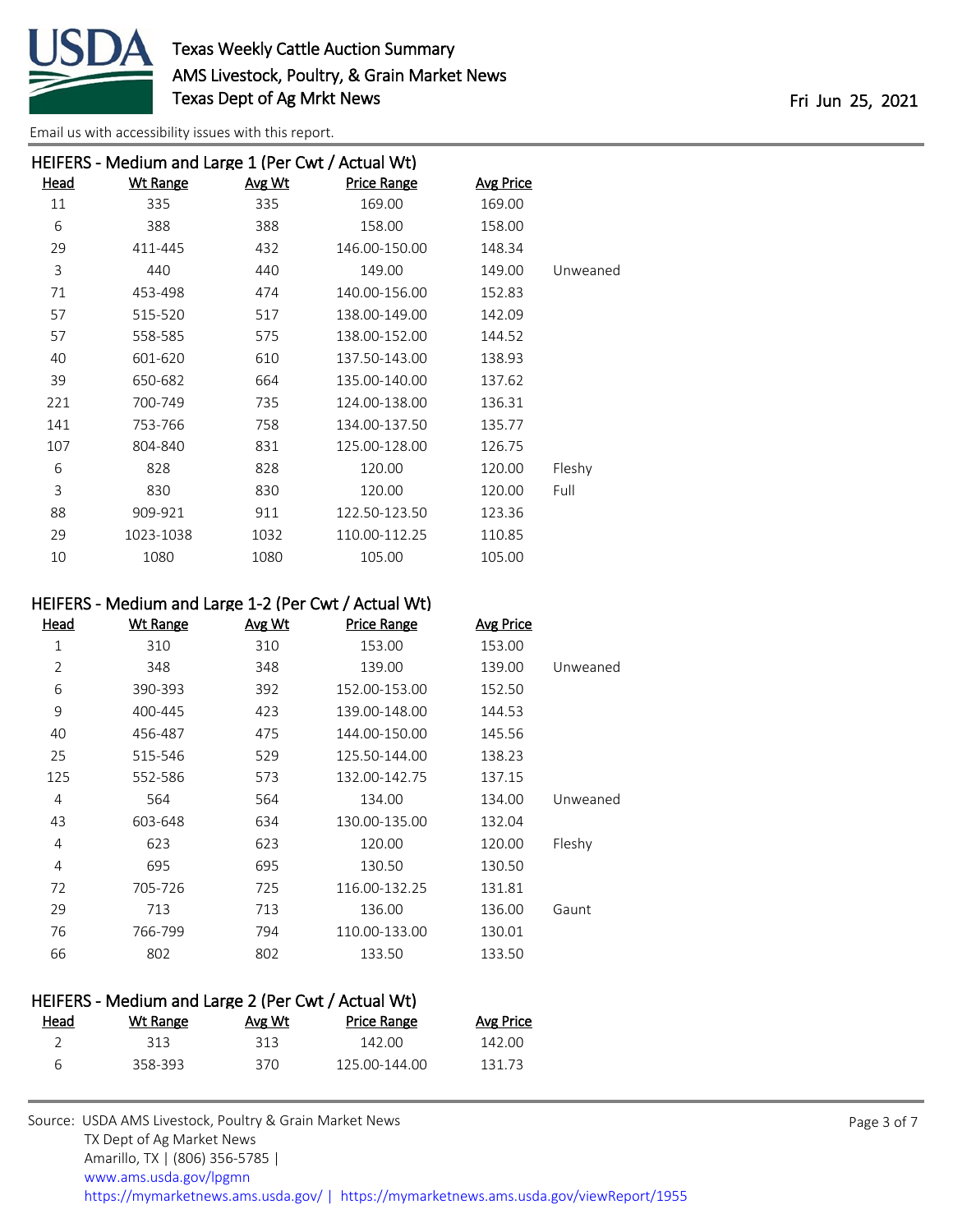

## Texas Weekly Cattle Auction Summary AMS Livestock, Poultry, & Grain Market News Texas Dept of Ag Mrkt News Fri Jun 25, 2021

[Email us with accessibility issues with this report.](mailto:mars@ams.usda.gov?subject=508%20issue)

| 18 | 414-447 | 431 | 133.00-141.00 | 137.97 |
|----|---------|-----|---------------|--------|
| 10 | 463-493 | 475 | 130.00-137.00 | 134.72 |
| 15 | 505-533 | 517 | 120.00-127.00 | 123.51 |
| 26 | 551-595 | 577 | 117.00-127.50 | 122.87 |
| 10 | 604-644 | 624 | 114.00-125.00 | 116.58 |
| 9  | 650-699 | 687 | 116.00-128.00 | 122.60 |
| 13 | 720-741 | 734 | 102.00-106.00 | 104.22 |
| 16 | 786-792 | 791 | 106.00-116.00 | 113.51 |
| 6  | 817-828 | 823 | 106.00-109.00 | 107.49 |

### BULLS - Medium and Large 1 (Per Cwt / Actual Wt)

| Head          | <b>Wt Range</b> | Avg Wt | <b>Price Range</b> | <b>Avg Price</b> |
|---------------|-----------------|--------|--------------------|------------------|
|               | 557             | 557    | 144.50             | 144.50           |
| 4             | 643             | 643    | 138.50             | 138.50           |
| $\mathcal{P}$ | 730             | 730    | 130.00             | 130.00           |
| 3             | 787             | 787    | 122.00             | 122.00           |
|               | 910             | 910    | 103.00             | 103.00           |

#### BULLS - Medium and Large 1-2 (Per Cwt / Actual Wt)

| Head | Wt Range | Avg Wt | <b>Price Range</b> | <b>Avg Price</b> |
|------|----------|--------|--------------------|------------------|
|      | 485      | 485    | 142.25             | 142.25           |
| 5    | 585-593  | 590    | 139.50-145.00      | 141.68           |
| 11   | 615      | 615    | 136.50             | 136.50           |
|      | 715      | 715    | 128.00             | 128.00           |
|      | 778      | 778    | 123.50             | 123.50           |

#### BULLS - Medium and Large 2 (Per Cwt / Actual Wt)

| Head | Wt Range | Avg Wt | <b>Price Range</b> | <b>Avg Price</b> |
|------|----------|--------|--------------------|------------------|
| 6    | 450-495  | 478    | 104.00-146.00      | 129.03           |
| 5    | 510-538  | 521    | 124.00-128.00      | 126.35           |
| 4    | 650-683  | 667    | 120.00             | 120.00           |
| 6    | 700-720  | 710    | 100.00-110.00      | 105.07           |
| 7    | 765-785  | 775    | 99.00-113.00       | 105.92           |
| 18   | 811-845  | 821    | 102.00-116.00      | 106.90           |
| 5    | 850      | 850    | 98.00              | 98.00            |
| 6    | 940-945  | 943    | 88.00-90.00        | 89.00            |
| 5    | 963-980  | 973    | 82.00-88.00        | 84.37            |
|      |          |        |                    |                  |

### SLAUGHTER CATTLE

| COWS - Breaker 75-80% (Per Cwt / Actual Wt) |           |        |             |           |          |  |  |  |  |
|---------------------------------------------|-----------|--------|-------------|-----------|----------|--|--|--|--|
| <u>Head</u>                                 | Wt Range  | Avg Wt | Price Range | Avg Price | Dressing |  |  |  |  |
| 27                                          | 1335-1860 | 1569   | 56.00-73.25 | 68.53     | Average  |  |  |  |  |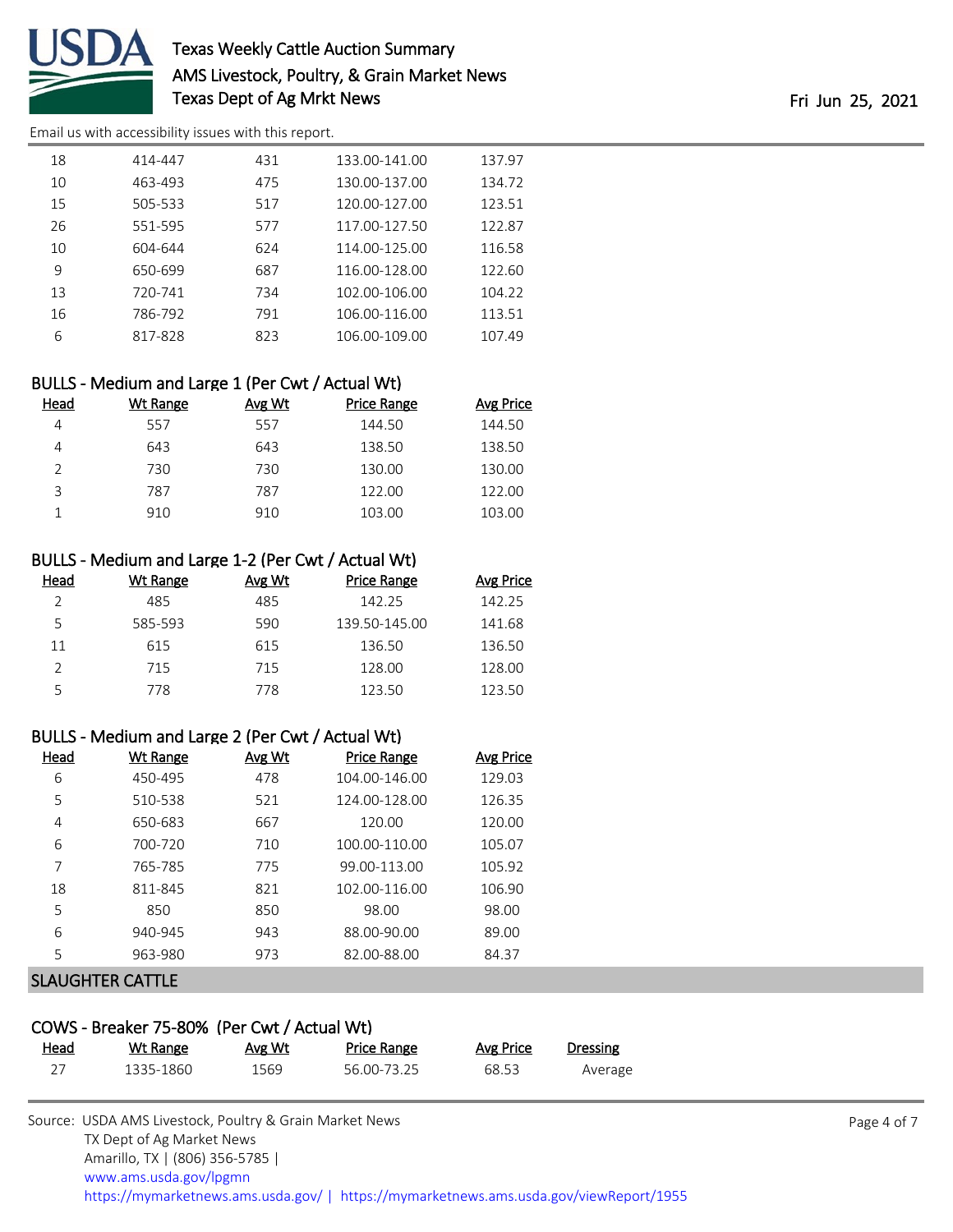

## Texas Weekly Cattle Auction Summary AMS Livestock, Poultry, & Grain Market News Texas Dept of Ag Mrkt News **Fri 100 and 25, 2021**

[Email us with accessibility issues with this report.](mailto:mars@ams.usda.gov?subject=508%20issue)

| 290-1915 | 624  | 76.00-77.50 | 6.58<br>៸៲ | ισh |
|----------|------|-------------|------------|-----|
| 590      | 1590 | .50         | .50        | _OW |

## COWS - Boner 80-85% (Per Cwt / Actual Wt)

| Dressing | Avg Price | <b>Price Range</b> | Avg Wt | Wt Range  | <u>Head</u> |
|----------|-----------|--------------------|--------|-----------|-------------|
| Average  | 67.93     | 64.00-70.50        | 1365   | 1215-1535 | 46          |
| High     | 73.78     | 71.50-78.00        | 1353   | 1254-1500 | 87          |
| Low      | 58.87     | 57.50-61.00        | 1221   | 1066-1410 | 39          |
|          |           |                    |        |           |             |

#### COWS - Lean 85-90% (Per Cwt / Actual Wt)

| Head | Wt Range  | Avg Wt | Price Range | Avg Price | Dressing              |
|------|-----------|--------|-------------|-----------|-----------------------|
| 80   | 928-1462  | 1086   | 55.00-70.75 | 66.39     | Average               |
| 8    | 1042-1117 | 1089   | 72.00-76.00 | 73.44     | High                  |
| 38   | 800-1302  | 1111   | 46.00-56.50 | 51.80     | LOW                   |
| 52   | 854-1073  | 950    | 42.00-48.00 | 44.44     | Low Light Weight      |
| 13   | 958-1165  | 1093   | 38.00-47.50 | 43.84     | Very Low              |
| 14   | 925-1195  | 1063   | 37.00-41.50 | 40.03     | Very Low Light Weight |

### BULLS - 1 (Per Cwt / Actual Wt)

| <u>Head</u> | Wt Range  | Avg Wt | Price Range | Avg Price | Dressing |
|-------------|-----------|--------|-------------|-----------|----------|
|             | 1805-2135 | 1970   | 89.00-90.00 | 89.54     | Average  |
|             | 1098-2100 | 1351   | 70.00-92.00 | 77 71     | Low      |

### BULLS - 1-2 (Per Cwt / Actual Wt)

| Head | Wt Range  | Avg Wt | Price Range  | Avg Price | <b>Dressing</b> |  |
|------|-----------|--------|--------------|-----------|-----------------|--|
| 10   | 1330-1830 | 1602   | 86.00-96.50  | 90.98     | Average         |  |
|      | 1590-2305 | 1855   | 94.00-103.50 | 97.93     | High            |  |
|      | 1630      | 1630   | 75.00        | 75.00     | Low             |  |

### REPLACEMENT CATTLE

### STOCK COWS - Medium and Large 1 (Per Cwt / Actual Wt)

| Age     | <b>Stage</b> | <u>Head</u> | Wt Range | Avg Wt | Price Range  | Avg Price |
|---------|--------------|-------------|----------|--------|--------------|-----------|
|         |              |             | 690-945  | 860    | 83.00-103.00 | 97.65     |
| $7 - 4$ |              |             | 780-800  | 790    | 74.00-81.00  | 77.54     |

### STOCK COWS - Medium and Large 1-2 (Per Cwt / Actual Wt)

| <u>Age</u> | Stage | Head | Wt Range | Avg Wt | <b>Price Range</b> | Avg Price |
|------------|-------|------|----------|--------|--------------------|-----------|
|            |       |      | 832-945  | 899    | 90.00-107.00       | 99.03     |
| 7-4        |       |      | 813-875  | 843    | 71.00-85.00        | 75.13     |

## STOCK COWS - Medium and Large 2-3 (Per Cwt / Actual Wt)

| <u>Age</u> | <b>Stage</b> | <u>Head</u> | Wt Range | Avg Wt | <b>Price Range</b> | <b>Avg Price</b> |
|------------|--------------|-------------|----------|--------|--------------------|------------------|
|------------|--------------|-------------|----------|--------|--------------------|------------------|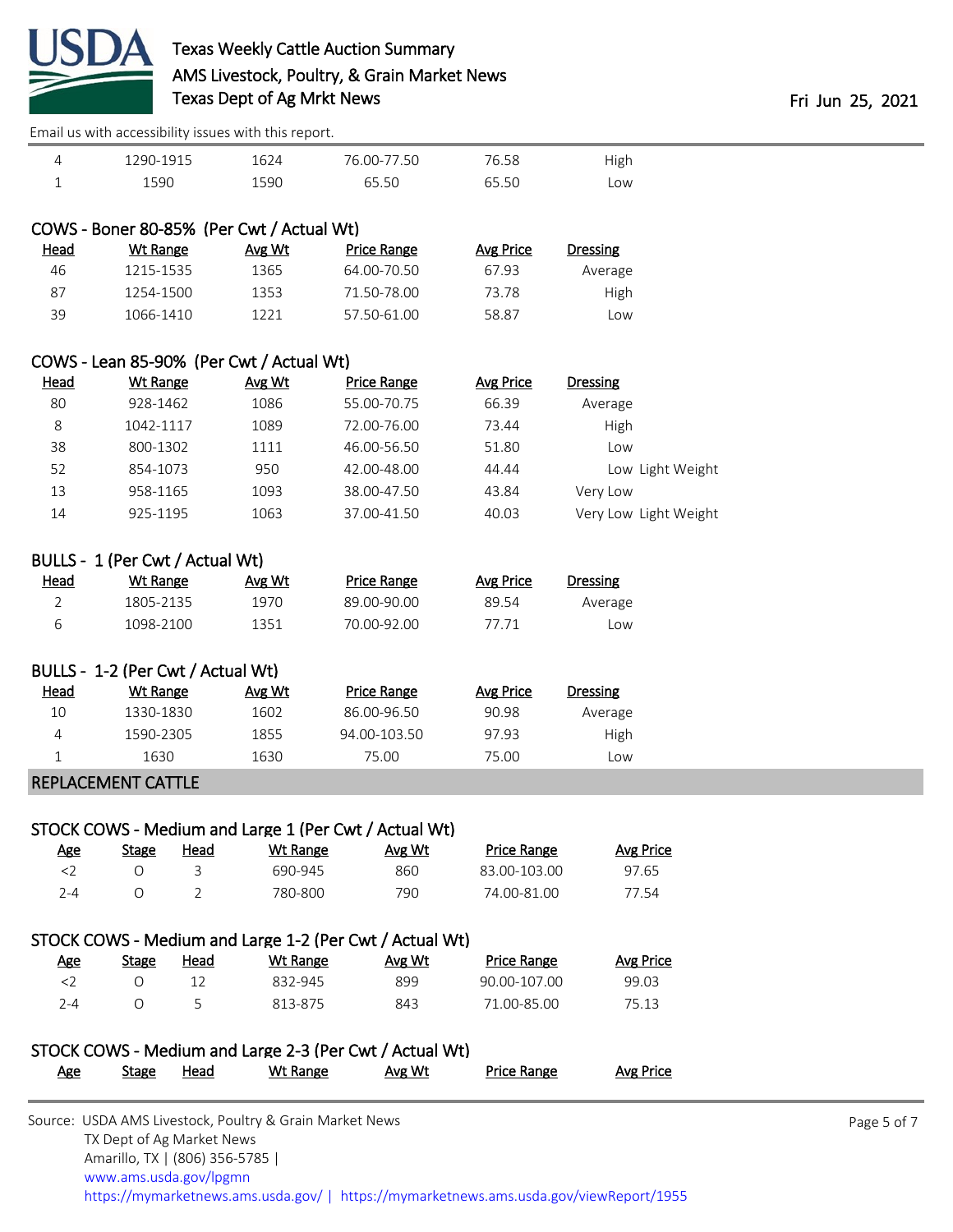

|            |                |                | Email us with accessibility issues with this report.    |        |                                                                                    |                  |              |
|------------|----------------|----------------|---------------------------------------------------------|--------|------------------------------------------------------------------------------------|------------------|--------------|
| >5         | $\bigcirc$     | 6              | 630-715                                                 | 670    | 36.00-42.00                                                                        | 38.29            | Thin Fleshed |
|            |                |                |                                                         |        |                                                                                    |                  |              |
|            |                |                | STOCK COWS - Medium 2 (Per Cwt / Actual Wt)             |        |                                                                                    |                  |              |
| <u>Age</u> | <b>Stage</b>   | <b>Head</b>    | <b>Wt Range</b>                                         | Avg Wt | <b>Price Range</b>                                                                 | <b>Avg Price</b> |              |
| $<$ 2      | $\bigcirc$     | 1              | 690                                                     | 690    | 46.00                                                                              | 46.00            |              |
|            |                |                | BRED COWS - Medium and Large 1 (Per Cwt / Actual Wt)    |        |                                                                                    |                  |              |
| <b>Age</b> | <b>Stage</b>   | <b>Head</b>    | Wt Range                                                | Avg Wt | <b>Price Range</b>                                                                 | <b>Avg Price</b> |              |
| $5-8$      | T <sub>3</sub> | 3              | 1300-1480                                               | 1393   | 70.00-77.00                                                                        | 74.12            |              |
|            |                |                | BRED COWS - Medium and Large 1-2 (Per Head / Actual Wt) |        |                                                                                    |                  |              |
| <u>Age</u> | <b>Stage</b>   | <b>Head</b>    | <b>Wt Range</b>                                         | Avg Wt | <b>Price Range</b>                                                                 | <b>Avg Price</b> |              |
| $2 - 4$    | T <sub>2</sub> | $\overline{2}$ | 890-1015                                                | 953    | 870.00-910.00                                                                      | 891.31           |              |
| $2 - 8$    | T <sub>2</sub> | 3              | 1063                                                    | 1063   | 1000.00                                                                            | 1000.00          |              |
| $5 - 8$    | T <sub>1</sub> | 1              | 1045                                                    | 1045   | 670.00                                                                             | 670.00           |              |
| $5 - 8$    | T <sub>2</sub> | 2              | 1100-1210                                               | 1155   | 850.00-860.00                                                                      | 855.24           |              |
| $>\!8$     | T <sub>2</sub> | 5              | 810-1080                                                | 982    | 660.00-800.00                                                                      | 729.29           |              |
| $>\!\!8$   | T <sub>3</sub> | 6              | 1000-1235                                               | 1119   | 800.00-870.00                                                                      | 837.94           |              |
|            |                |                | BRED COWS - Medium and Large 2 (Per Head / Actual Wt)   |        |                                                                                    |                  |              |
| <u>Age</u> | <b>Stage</b>   | <b>Head</b>    | <b>Wt Range</b>                                         | Avg Wt | <b>Price Range</b>                                                                 | <b>Avg Price</b> |              |
| $2 - 8$    | T <sub>2</sub> | 6              | 960-1260                                                | 1039   | 810.00-900.00                                                                      | 835.36           |              |
|            |                |                |                                                         |        |                                                                                    |                  |              |
|            |                |                |                                                         |        | COW-CALF PAIRS - Medium and Large 1 w/ 150-300 lbs calf (Per Family / Actual Wt)   |                  |              |
| <b>Age</b> | <b>Stage</b>   | <b>Head</b>    | <b>Wt Range</b>                                         | Avg Wt | <b>Price Range</b>                                                                 | <b>Avg Price</b> |              |
| $2 - 4$    | T1             | 23             | 1000-1050                                               | 1043   | 1400.00-1600.00                                                                    | 1581.25          |              |
| $5 - 8$    | $\circ$        | 2              | 1050                                                    | 1050   | 1250.00                                                                            | 1250.00          |              |
| $5 - 8$    | T1             | 26             | 1100-1350                                               | 1202   | 1250.00-1520.00                                                                    | 1487.74          |              |
| $5 - 8$    | $T2-3$         | 3              | 1100                                                    | 1100   | 1200.00                                                                            | 1200.00          |              |
| $>\!\!8$   | T1             | 4              | 1200                                                    | 1200   | 1100.00                                                                            | 1100.00          |              |
|            |                |                |                                                         |        | COW-CALF PAIRS - Medium and Large 2 w/ 150-300 lbs calf (Per Family / Actual Wt)   |                  |              |
| <b>Age</b> | <b>Stage</b>   | <u>Head</u>    | <b>Wt Range</b>                                         | Avg Wt | <b>Price Range</b>                                                                 | <b>Avg Price</b> |              |
| $2 - 8$    | $\circ$        | 5              | 419-680                                                 | 535    | 975.00-1025.00                                                                     | 1003.36          |              |
| >8         | O              | 9              | 1000                                                    | 1000   | 975.00                                                                             | 975.00           |              |
|            |                |                |                                                         |        | COW-CALF PAIRS - Medium and Large 2-3 w/ 150-300 lbs calf (Per Family / Actual Wt) |                  |              |
| <b>Age</b> | <b>Stage</b>   | <b>Head</b>    | <b>Wt Range</b>                                         | Avg Wt | <b>Price Range</b>                                                                 | <b>Avg Price</b> |              |
| $2 - 8$    | $\circ$        | $\overline{2}$ | 481-498                                                 | 490    | 750.00                                                                             | 750.00           |              |
|            |                |                |                                                         |        |                                                                                    |                  |              |